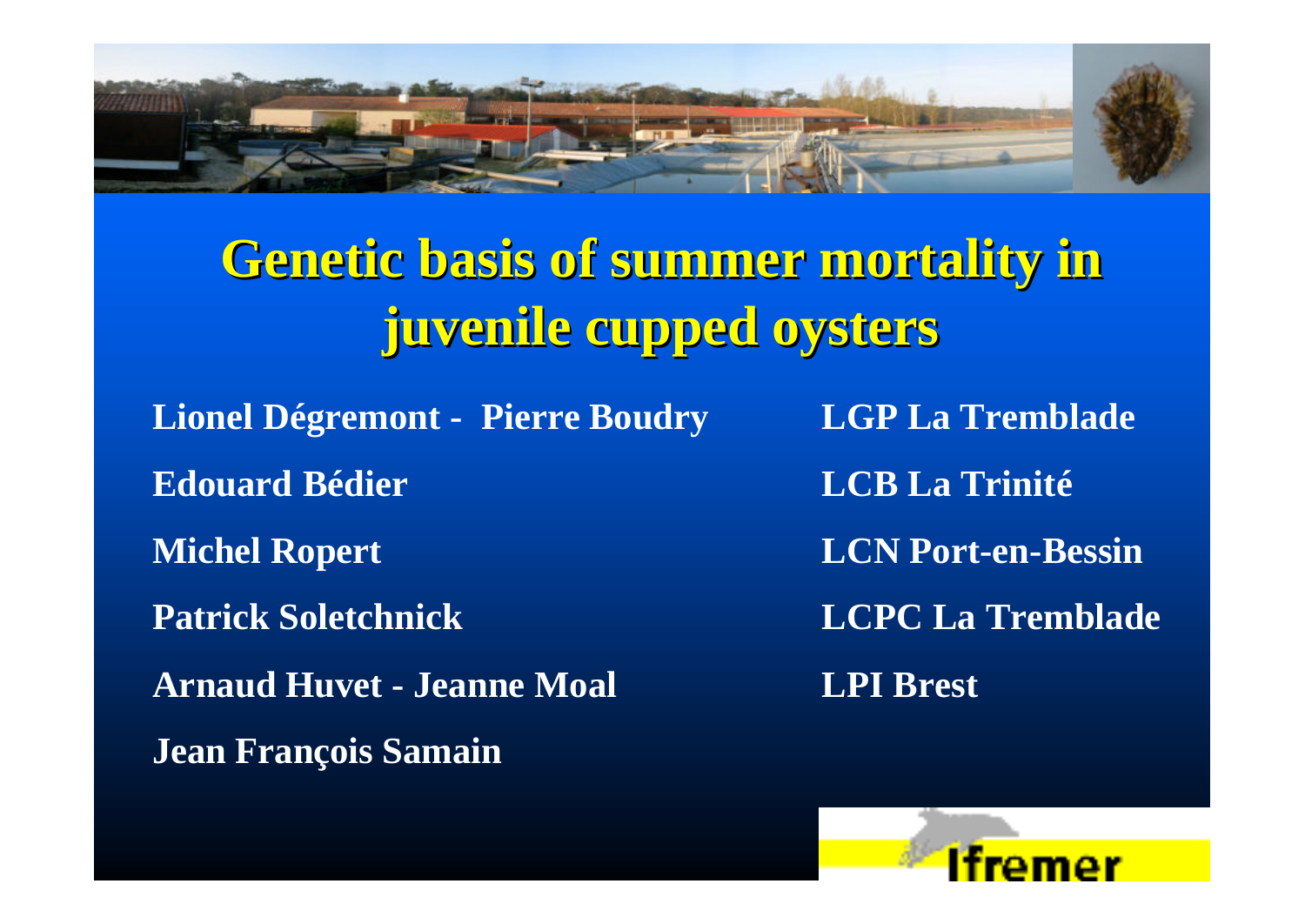**Summer mortality in juvenile Pacific oysters**

**n Reported for many years and in several countries** (Koganezawa, 1975 ; Glude, 1975 ; Goulletquer et al., 1998, Cheney et al., 2000…)

#### **n** "MOREST"

– a multidisciplinary program to better understand and face summer mortality

– pathogens,

– environmental factors,

– pollutants…

Genetics objectives : Determine if selective breeding programs could improve survival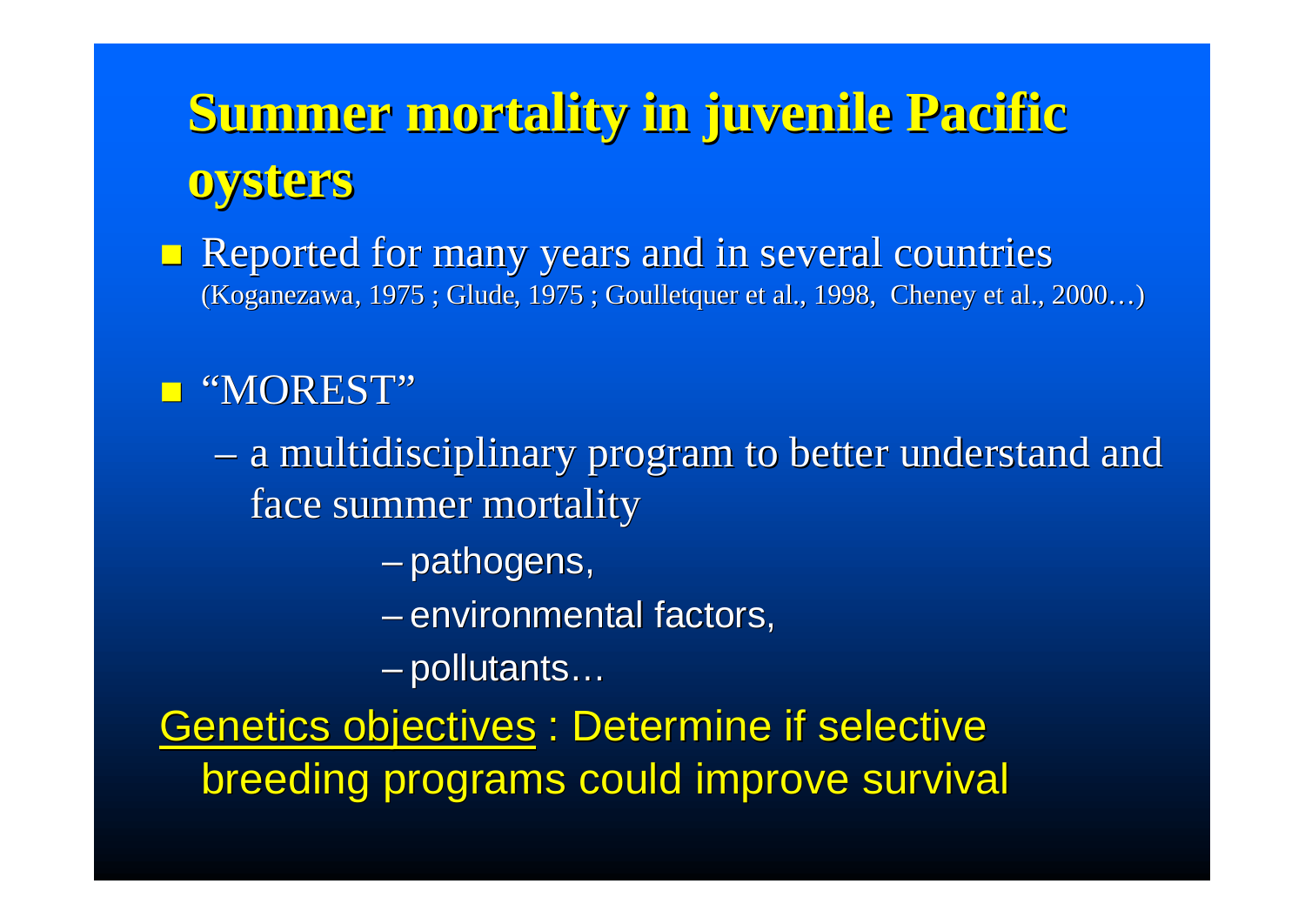# **This talk :**

 $\Box$  First generation (G1) : – survival in the field – variance components for survival – *g*enetic parameters of survival  $\Box$  Second generation (G2) : – divergent selection : » trial in laboratory » trial in the field : response to selection – inbred lines : » trials in the field and laboratory



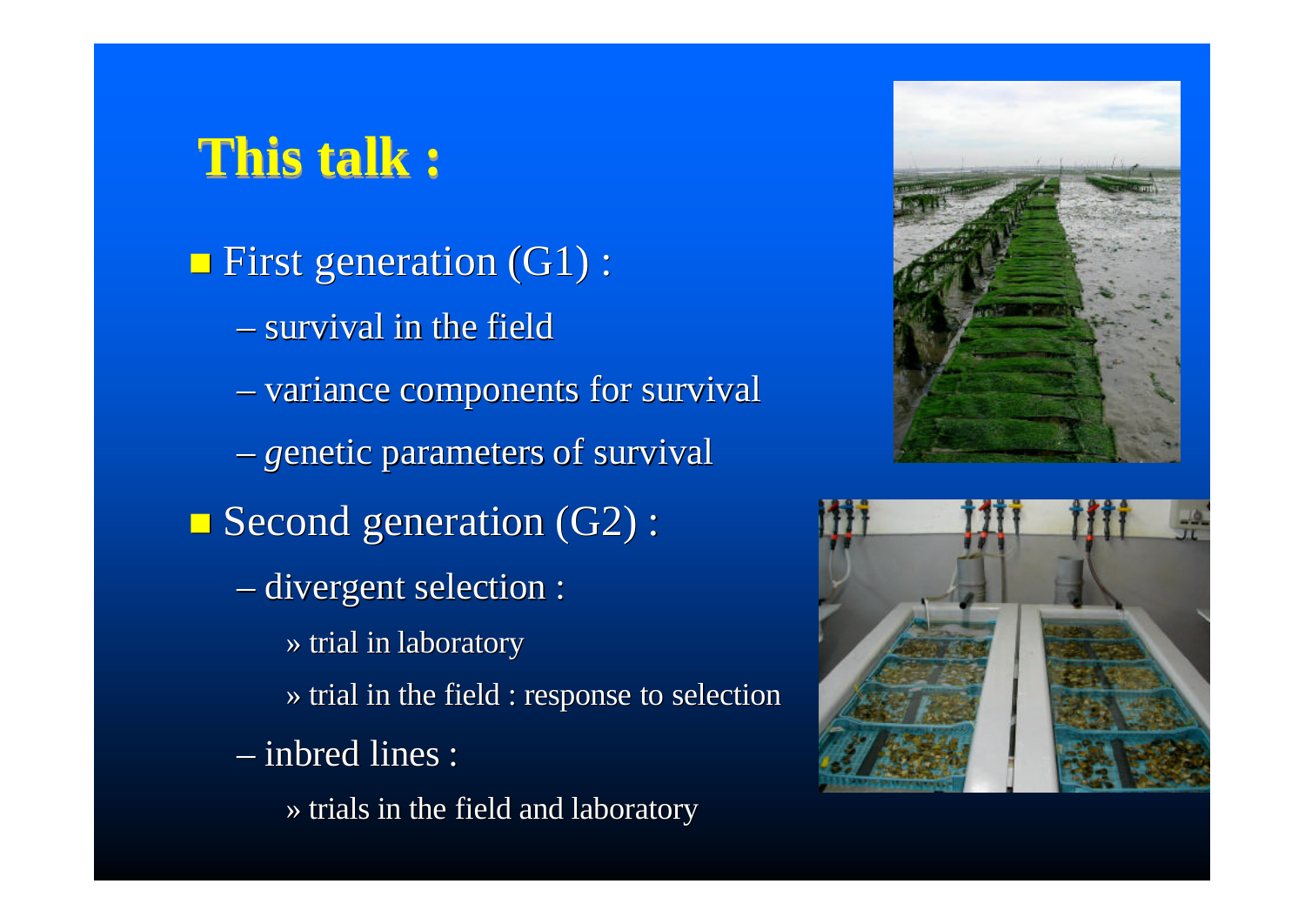**First generation (G1): material and methods ▶ 3 sets of 24 nested half-sib crosses giving 72 full-sib families**

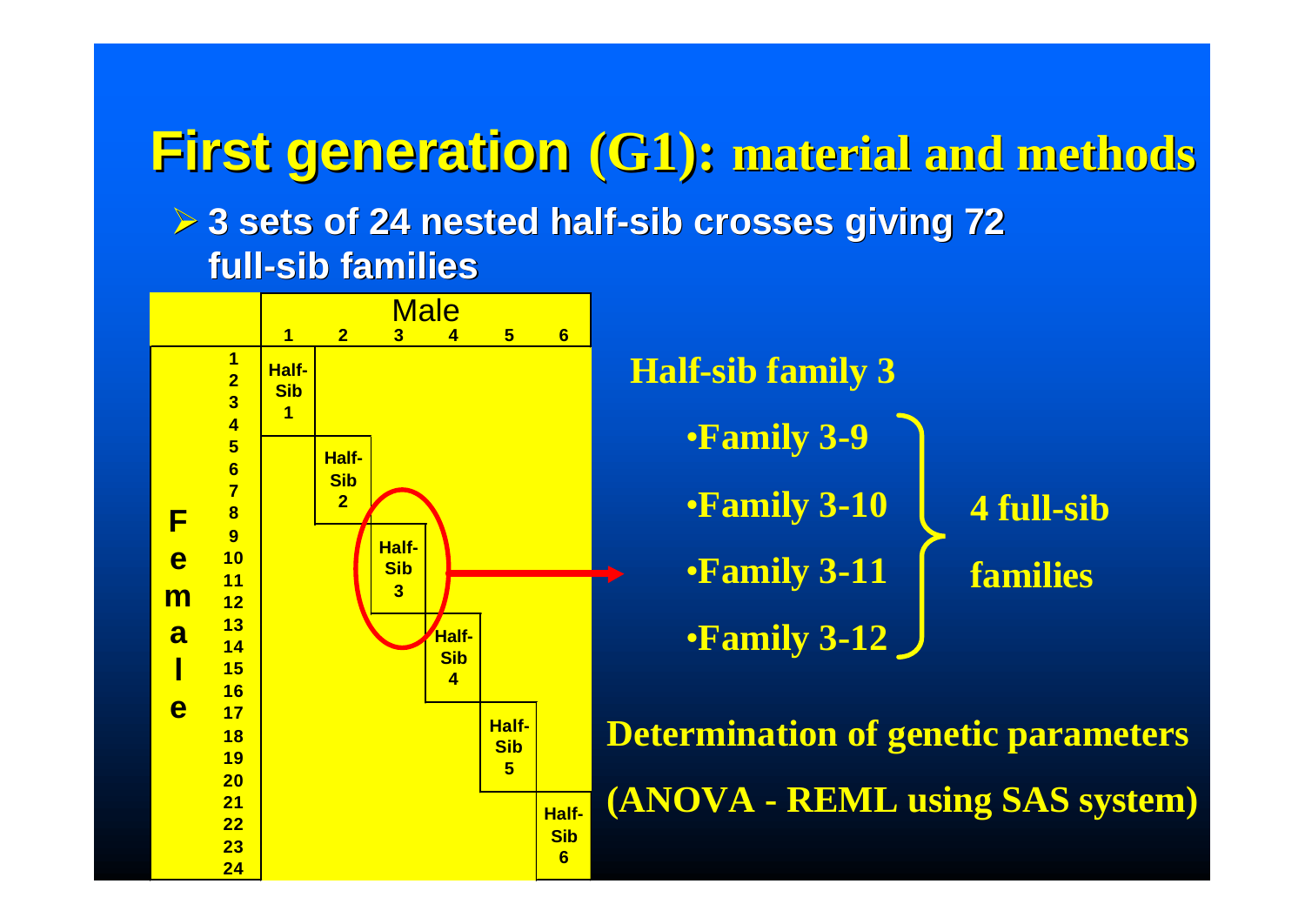## **G1** : **material and methods**

 $\geq 3$  x 15 = 45 families tested in 3 sites



#### **▶ Recorded traits :**

ÿ **survival and growth 2 and 4 weeks after placement in the field**

ÿ **survival and growth at the end of the growing season 3 bags / family / site / sample = 1215 bags of 150 oysters**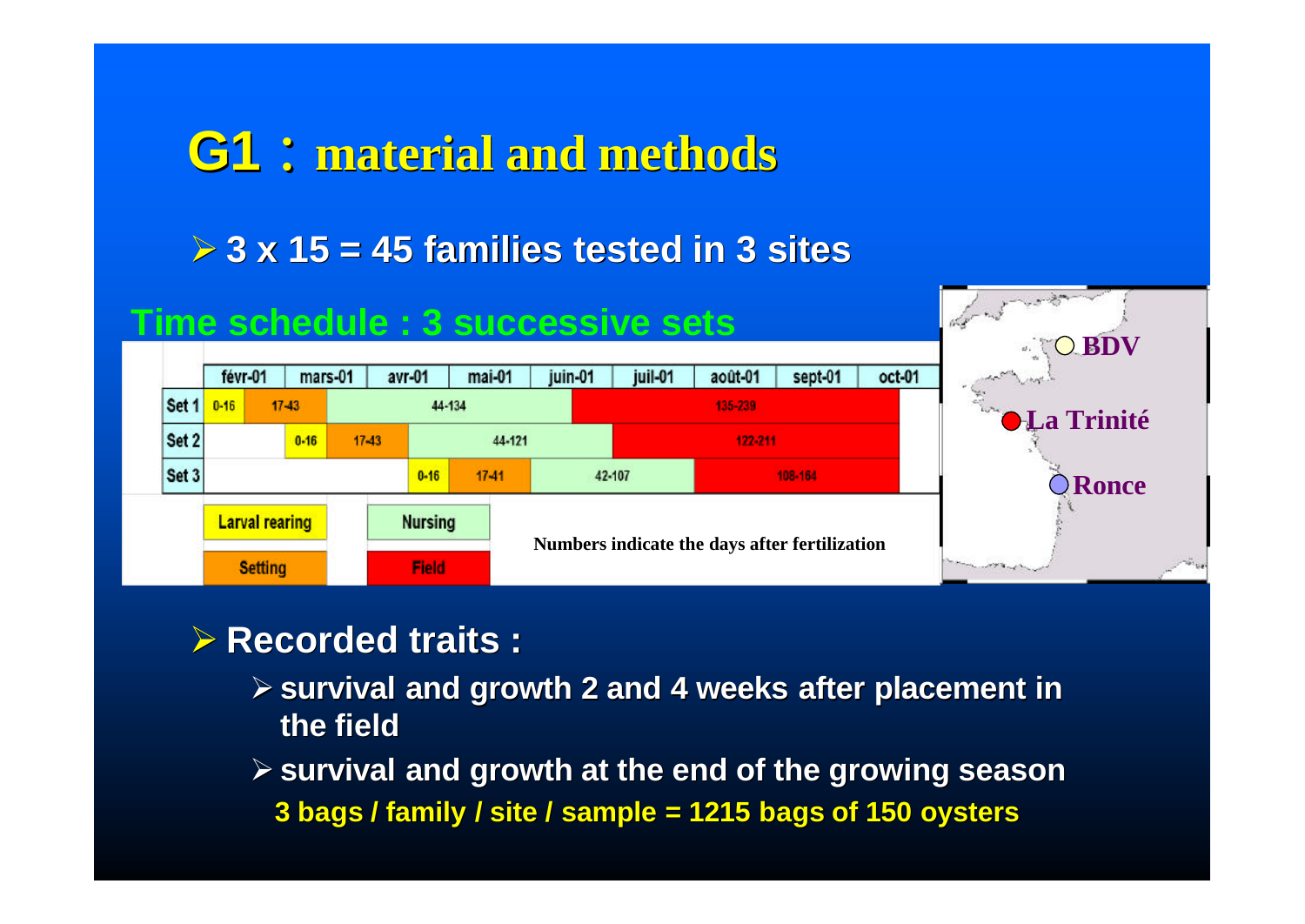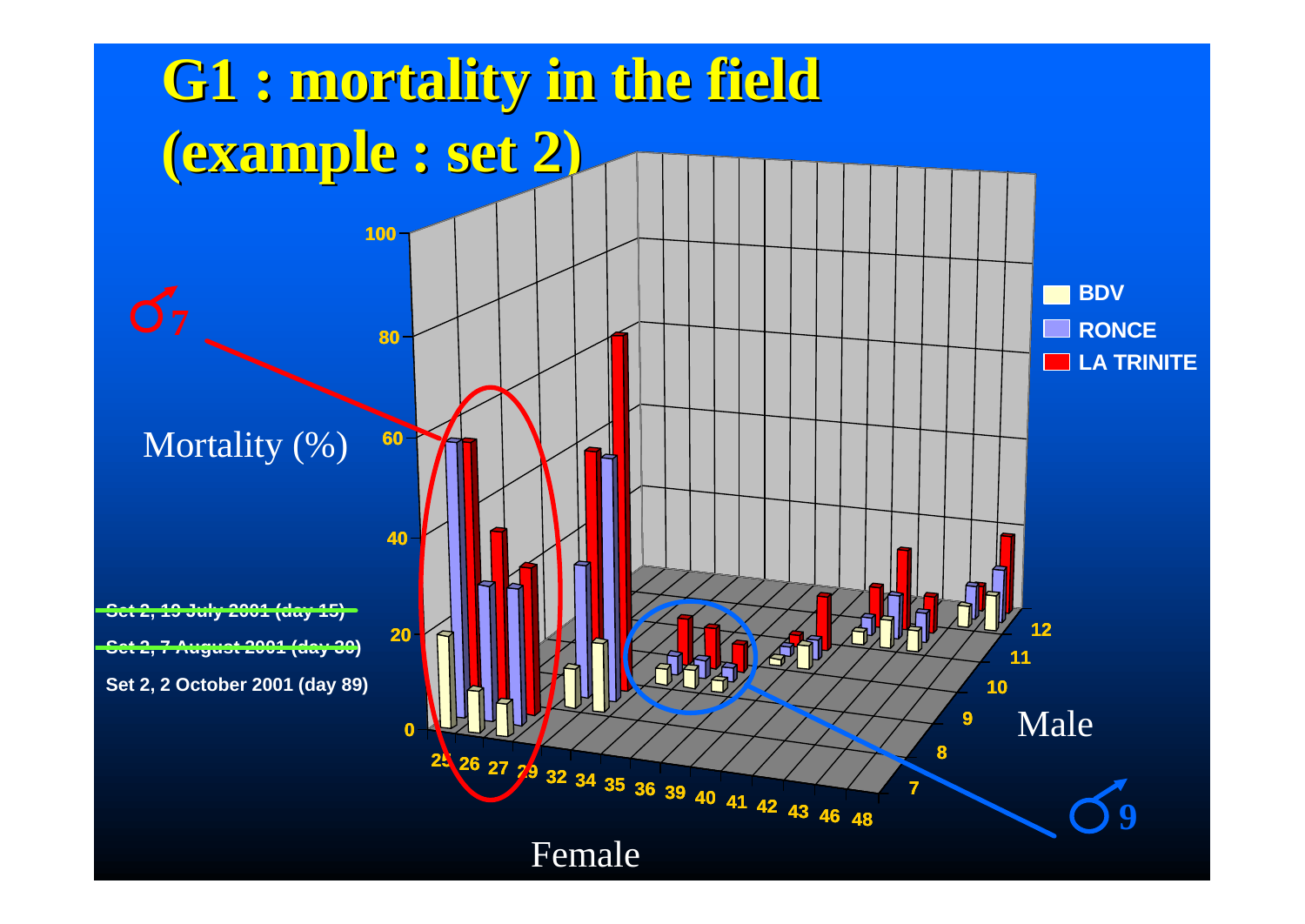# **G1: mortality in the field - October 2001 mean values per male and per site**



• Differences among sites

• Differences among males **Important genetic basis for survival**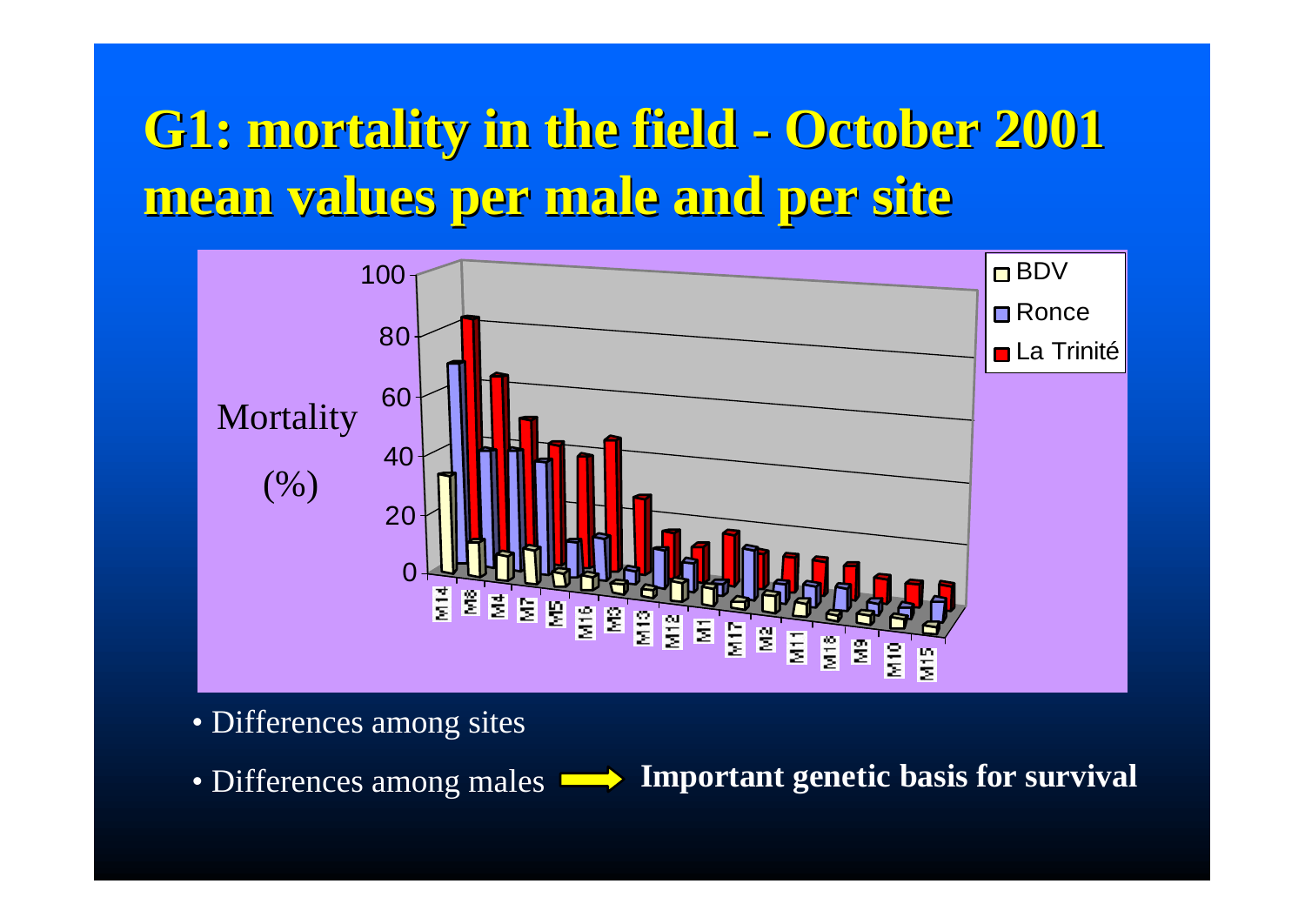## **G1 : variance components for survival**

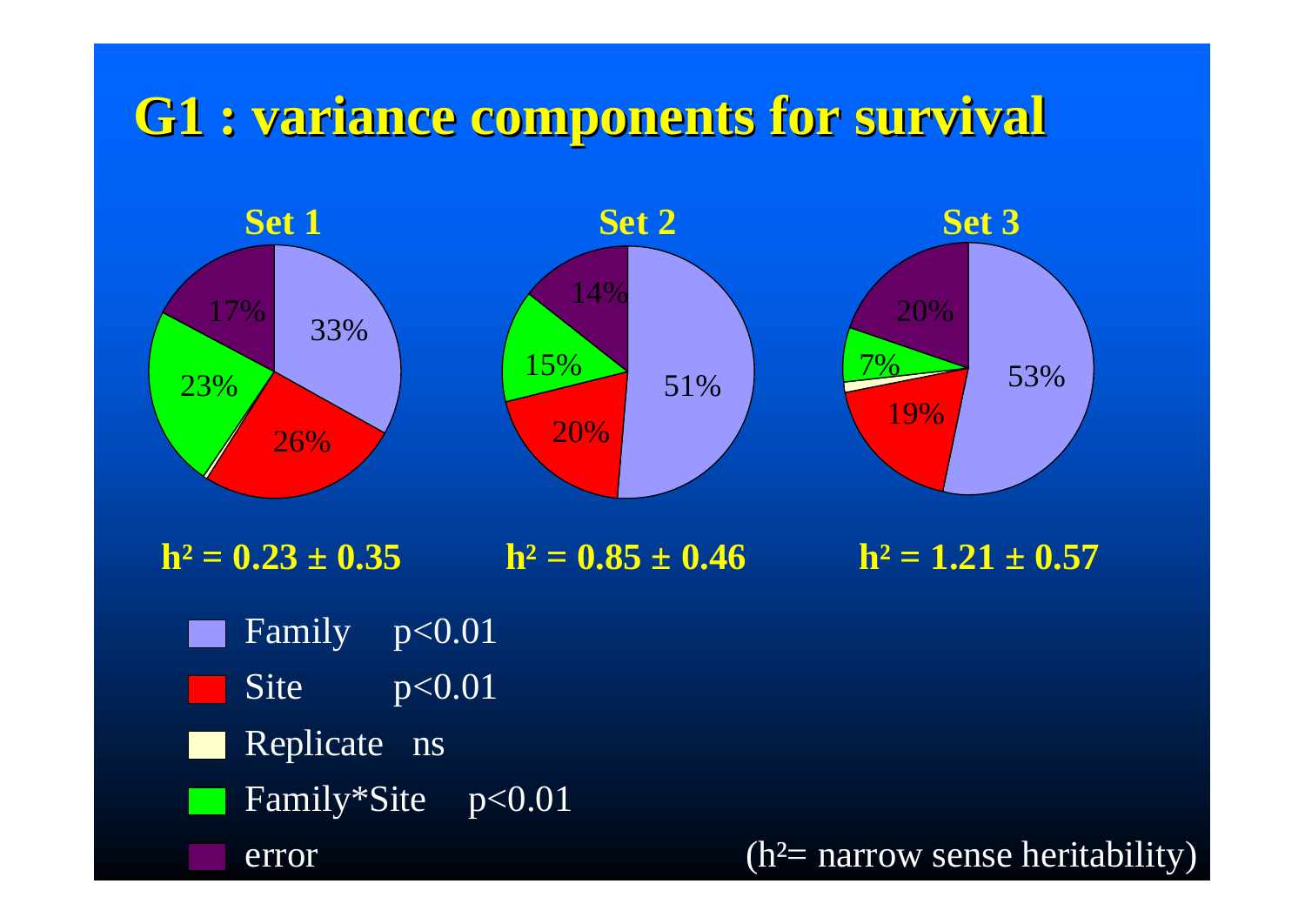# **G1 : variance components for survival overall sets - October 2001**



 $h^2 = 0.81 \pm 0.29$ 

**Set (ns) Family(set) (p<0.01) Site (p<0.01) Replicate Set\*Site Site\*Family(Set) (p<0.01) error (ns) (ns)**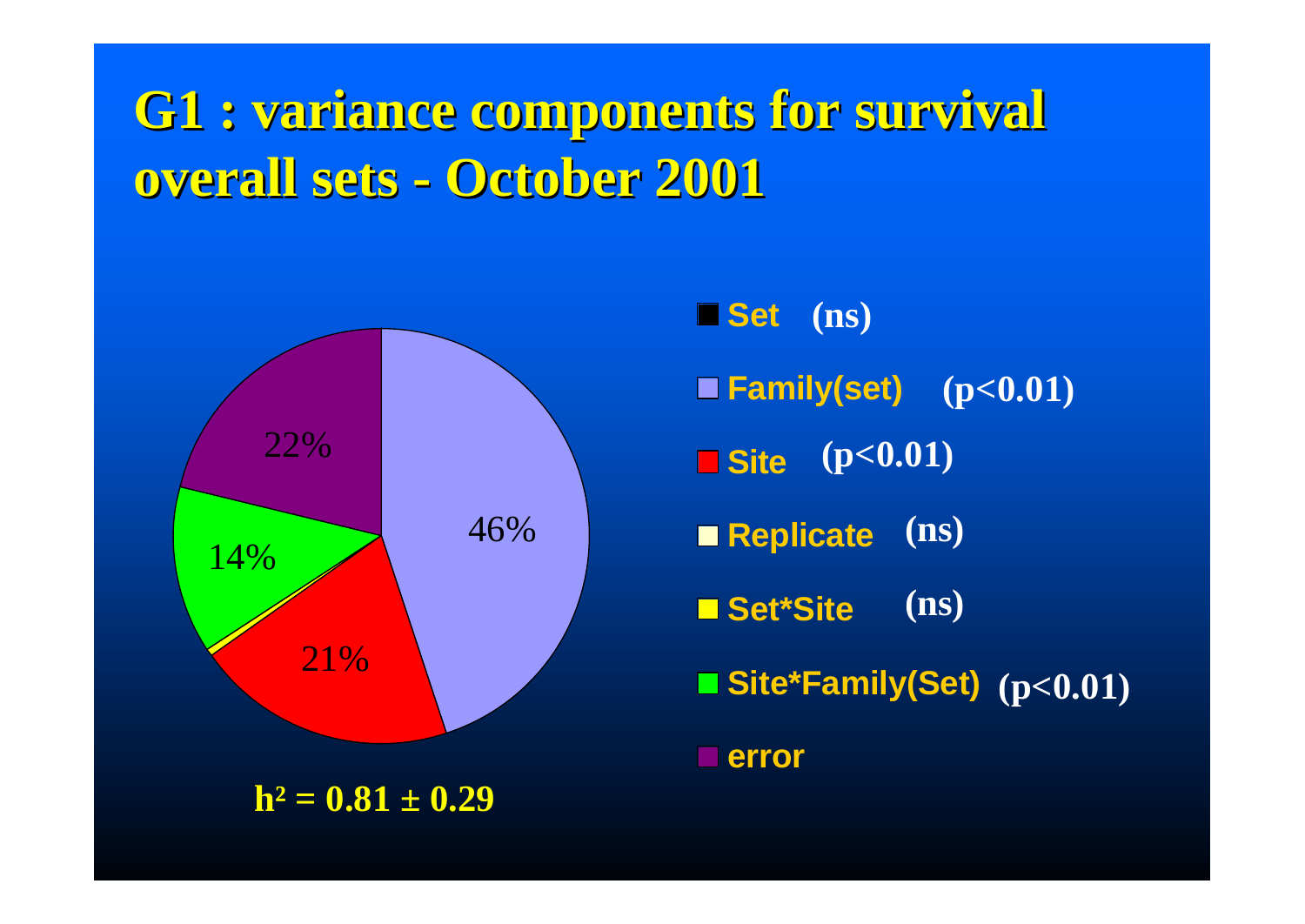## **Second generation : divergent selection 2002**



**Mortality : 43% S = 28 %**

| <b>Male</b> |               | 4                                     |    |    | 14 |    |  |  |
|-------------|---------------|---------------------------------------|----|----|----|----|--|--|
|             | <b>Family</b> | F4-15 F4-16 F7-25 F7-26 F14-54 F14-55 |    |    |    |    |  |  |
| 4           | F4-15         |                                       | 13 | 14 | 17 | 18 |  |  |
|             | F4-16         |                                       | 15 | 16 | 19 | 20 |  |  |
|             | F7-25         |                                       |    |    | 21 | 22 |  |  |
|             | F7-26         |                                       |    |    | 23 | 24 |  |  |
| 14          | F14-54        |                                       |    |    |    |    |  |  |
|             | F14-55        |                                       |    |    |    |    |  |  |

#### **Hatchery control : 2N and 3N**

**Mortality : 4%**

**Low selected group : 12 families High selected group : 12 families** 

 $S = 11\%$ 

| <b>Male</b>             |               | 2                 | g |                         | 15                             |    |  |  |
|-------------------------|---------------|-------------------|---|-------------------------|--------------------------------|----|--|--|
|                         | <b>Family</b> | F <sub>2</sub> -5 |   |                         | F2-8 F9-35 F9-36 F15-57 F15-58 |    |  |  |
| $\overline{\mathbf{2}}$ | $F2-5$        |                   | 1 | $\overline{\mathbf{2}}$ | 5                              | 6  |  |  |
|                         | $F2-8$        |                   | 3 | $\blacktriangle$        | 7                              | 8  |  |  |
| 9                       | F9-35         |                   |   |                         | 9                              | 10 |  |  |
|                         | F9-36         |                   |   |                         | 11                             | 12 |  |  |
| 15                      | F15-57        |                   |   |                         |                                |    |  |  |
|                         | F15-58        |                   |   |                         |                                |    |  |  |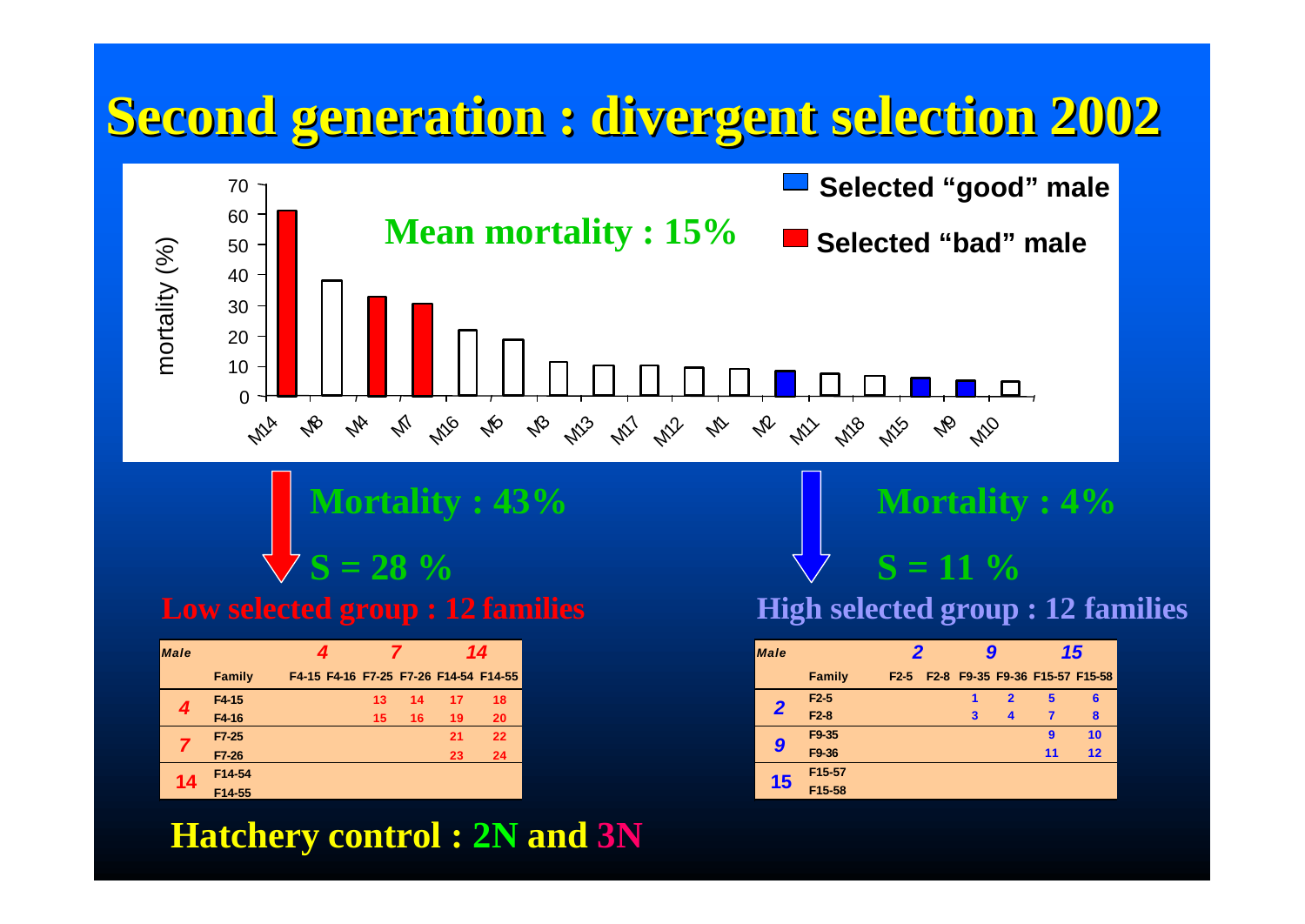# **G2 divergente selection : mortality** *in labo* **divergente selection : mortality** *in labo* **2002 : 2002 :**

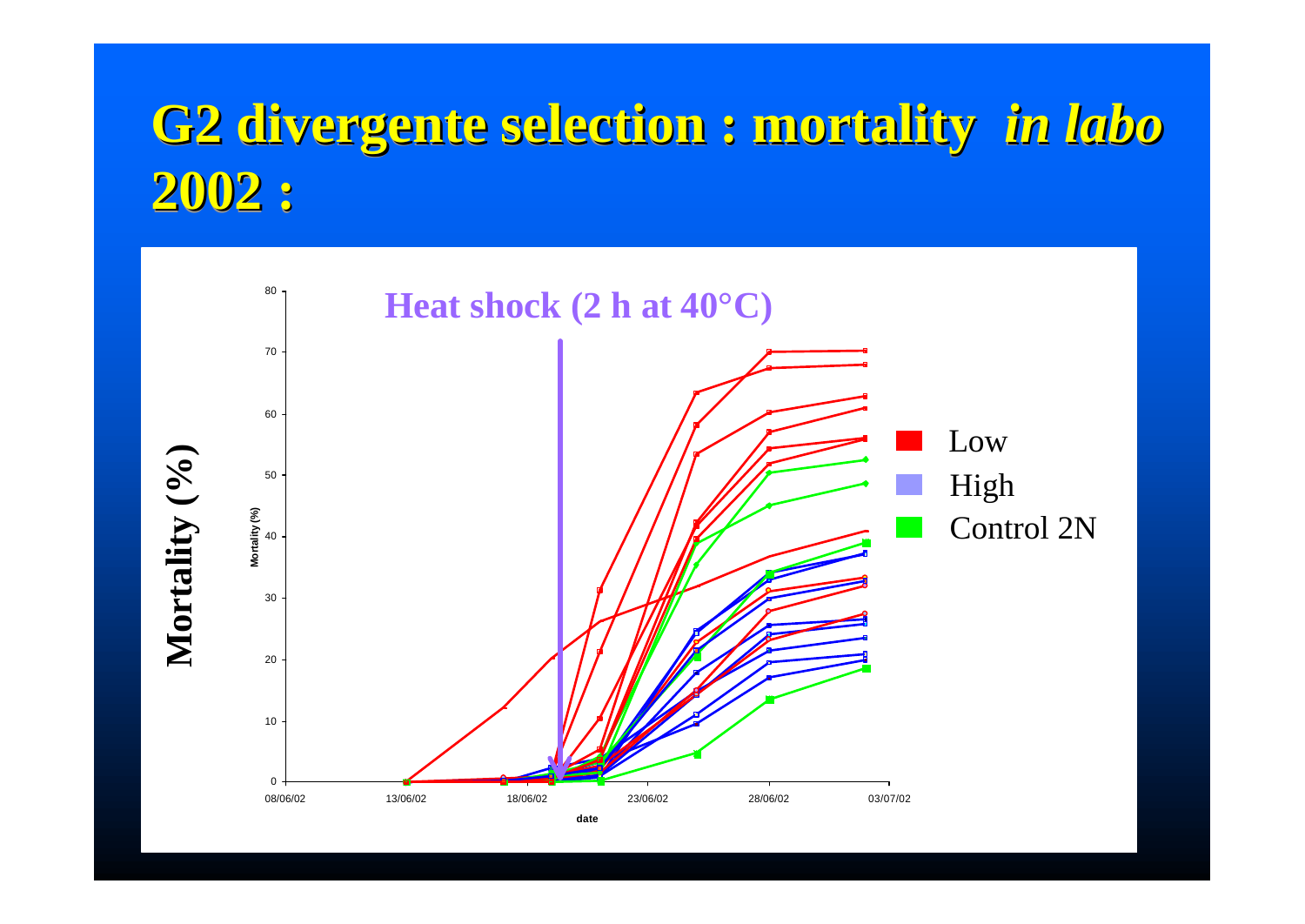# **G2 divergente selection : mortality** *in labo* **divergente selection : mortality** *in labo* **2002 : 2002 :**

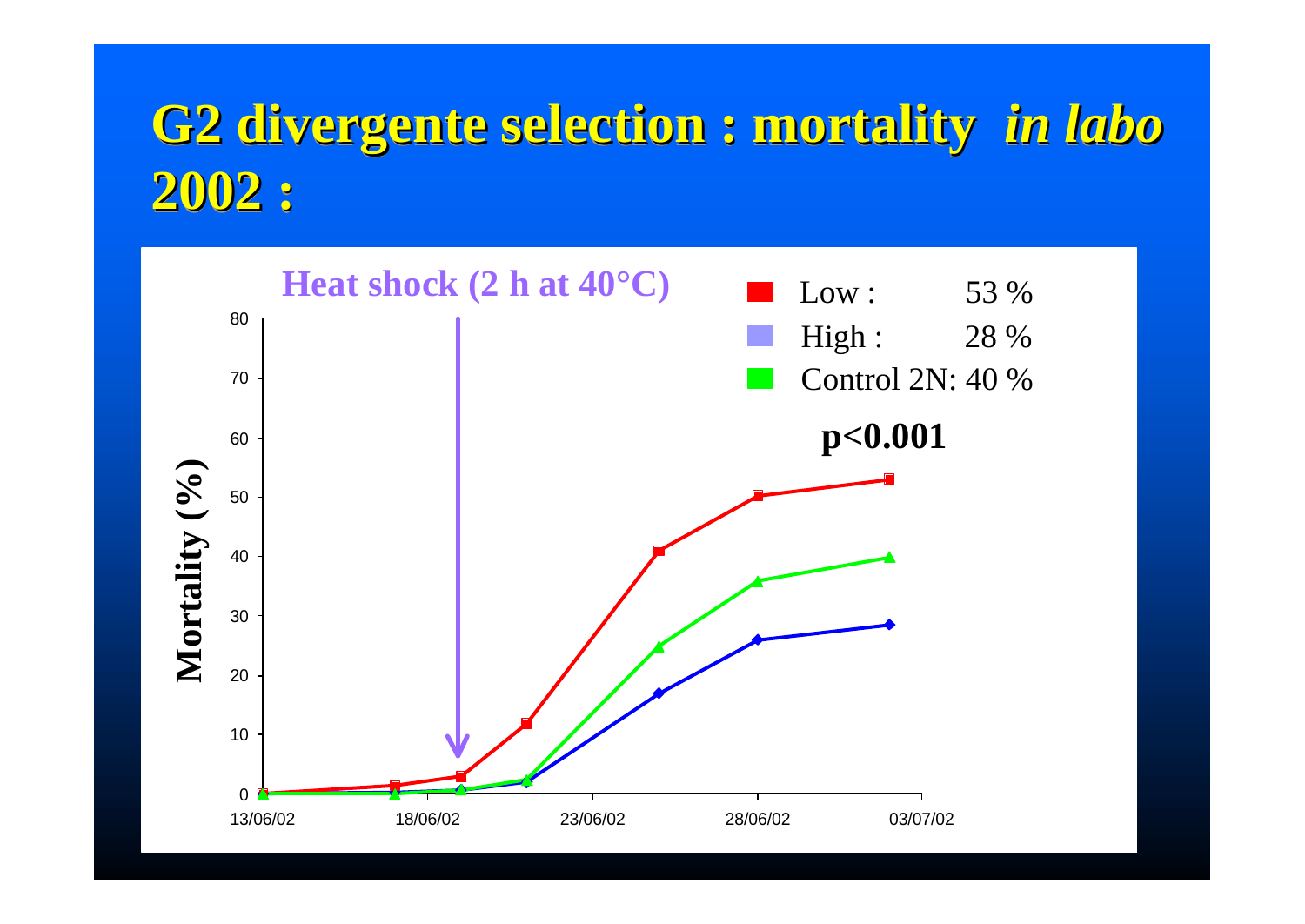## **G2 divergente selection : mortality in the field G2 divergente selection : mortality in the field Site : La Trinité (South Brittany) Site : La Trinité (South Brittany)**

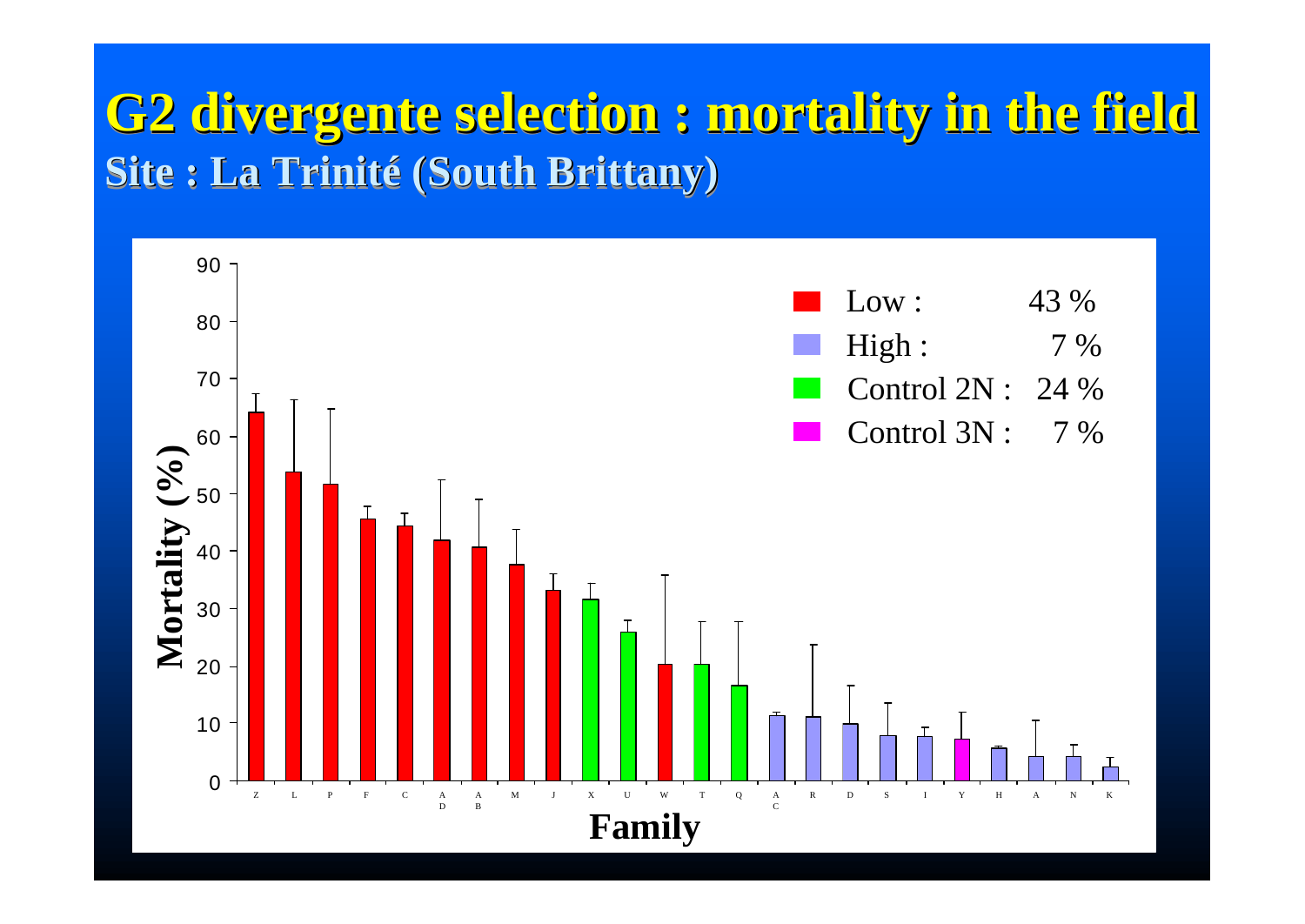#### n **G2 divergent selection : variance components for survival - October 2002**

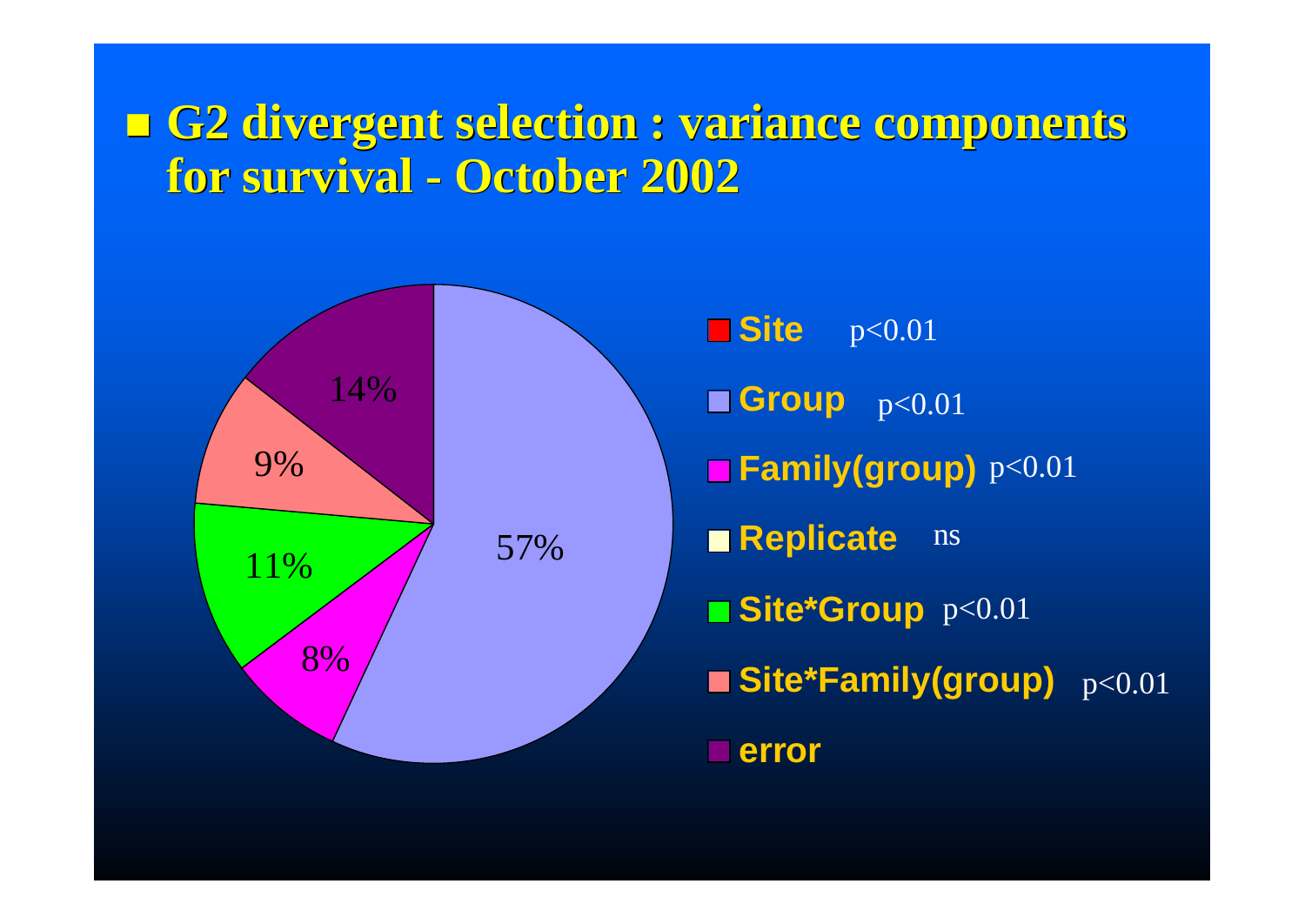# <mark>Response to selection for survival in the</mark><br>field : **field :**

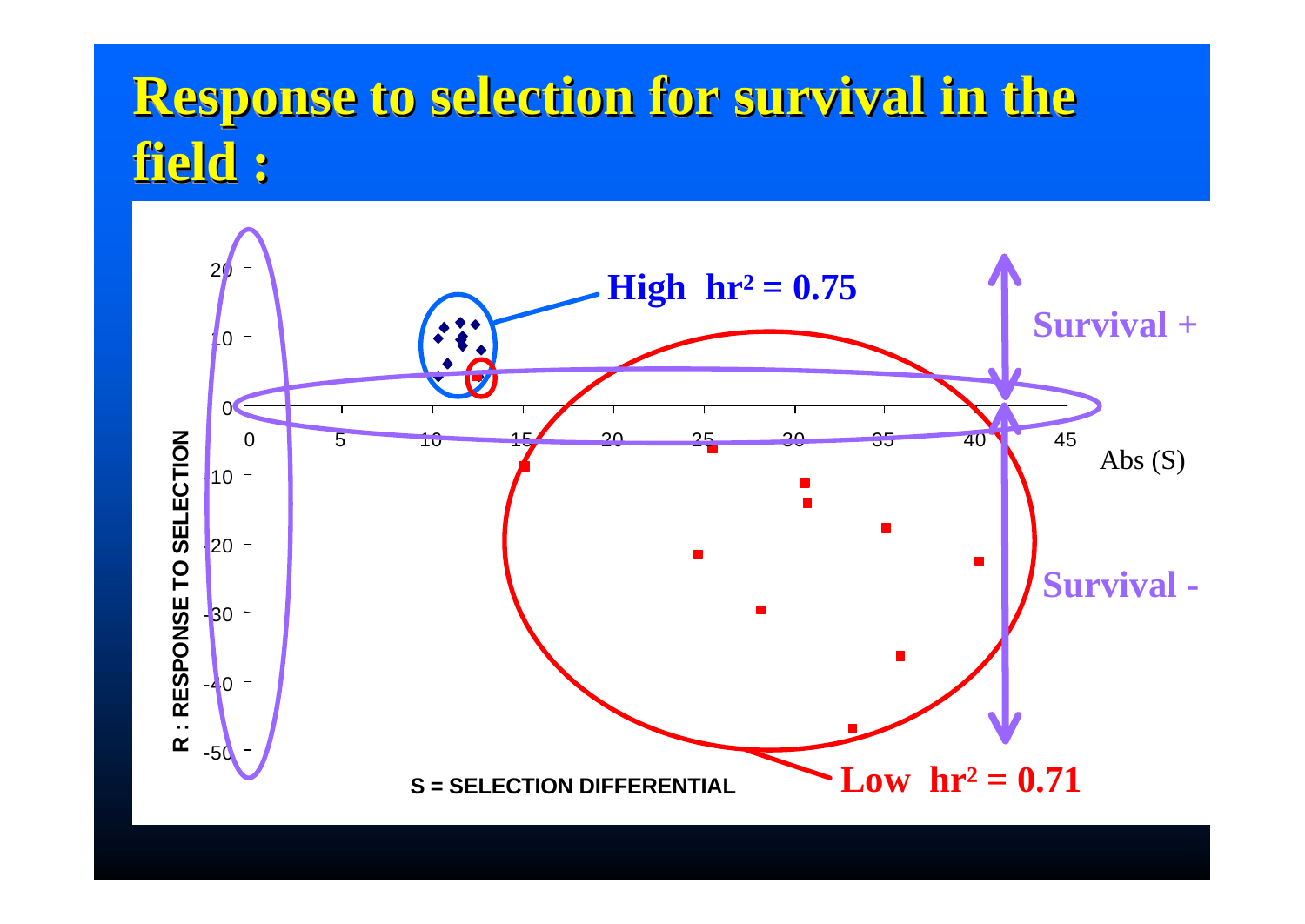### **G2 : Inbred lines**



#### **Hatchery**  $Contro$

**2N**

|    | F4-15   | 13 | 14 |    |    |    |    |
|----|---------|----|----|----|----|----|----|
|    | F4-16   | 15 | 16 |    |    |    |    |
|    | $F7-25$ |    |    | 17 | 18 |    |    |
|    | F7-26   |    |    | 19 | 20 |    |    |
| 14 | F14-54  |    |    |    |    | 21 | 22 |
|    | F14-55  |    |    |    |    | 23 | 24 |

| <b>Male</b> |               |    |    |    |    |    | 14                                    | <b>Male</b> |        |   |                            |   |    | 15                                  |                 |
|-------------|---------------|----|----|----|----|----|---------------------------------------|-------------|--------|---|----------------------------|---|----|-------------------------------------|-----------------|
|             | <b>Family</b> |    |    |    |    |    | F4-15 F4-16 F7-25 F7-26 F14-54 F14-55 |             | Family |   |                            |   |    | F2-5 F2-8 F9-35 F9-36 F15-57 F15-58 |                 |
|             | F4-15         | 13 | 14 |    |    |    |                                       |             | $F2-5$ |   | $\boldsymbol{\mathcal{P}}$ |   |    |                                     |                 |
|             | F4-16         | 15 | 16 |    |    |    |                                       |             | $F2-8$ | 3 | 4                          |   |    |                                     |                 |
|             | F7-25         |    |    | 17 | 18 |    |                                       |             | F9-35  |   |                            | 5 | -6 |                                     |                 |
|             | F7-26         |    |    | 19 | 20 |    |                                       | 9           | F9-36  |   |                            |   | R  |                                     |                 |
| 14          | F14-54        |    |    |    |    | 21 | 22                                    |             | F15-57 |   |                            |   |    | 9                                   | 10 <sub>1</sub> |
|             | F14-55        |    |    |    |    | 23 | 24 <sub>1</sub>                       | 15          | F15-58 |   |                            |   |    | 11                                  | 12              |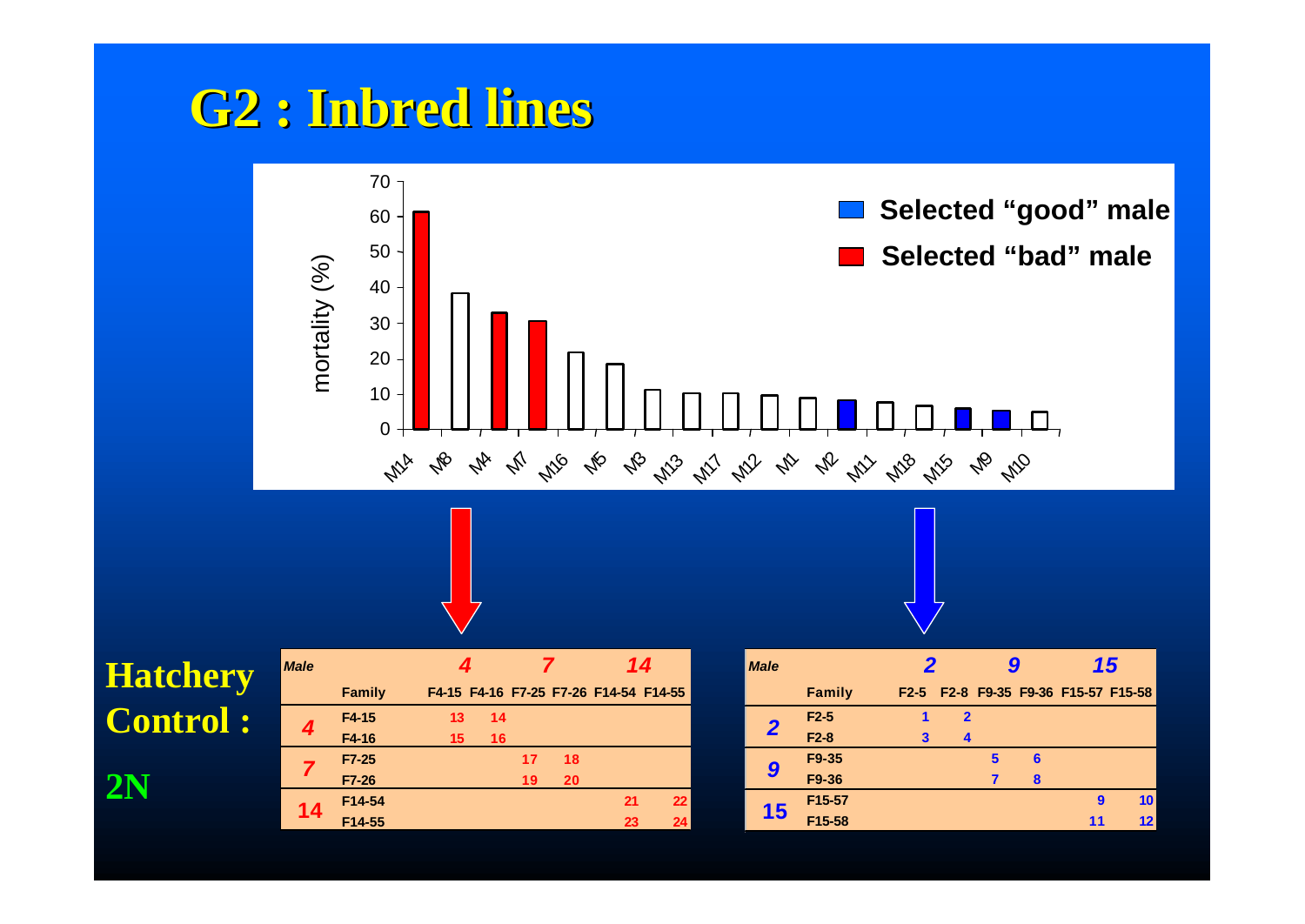### **G2 Inbred lines : mortality in the field Site : Ronce (Marennes-Oléron Bay)**

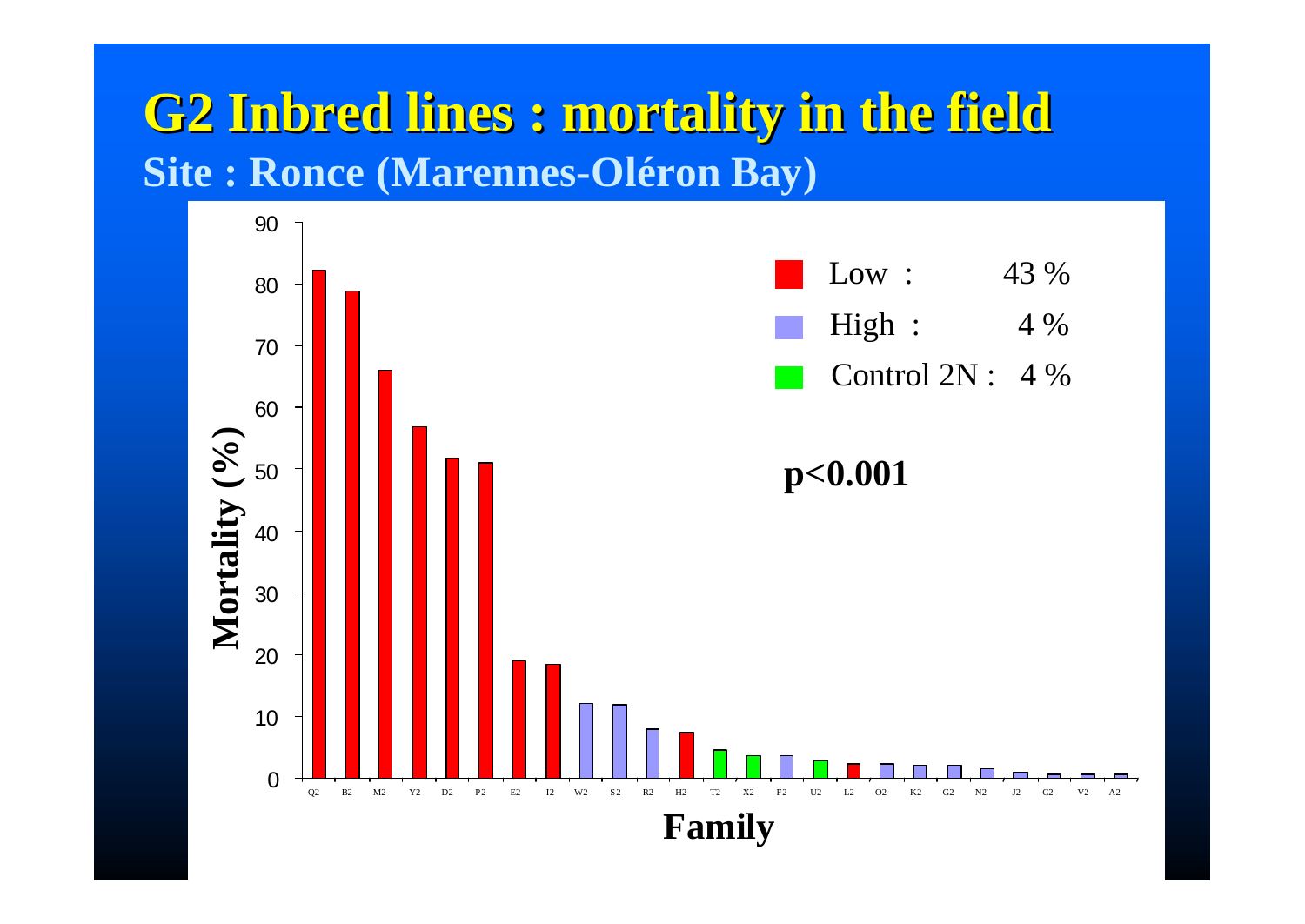# **G2 inbred lines inbred lines : mortality mortality** *in laboratory laboratory*

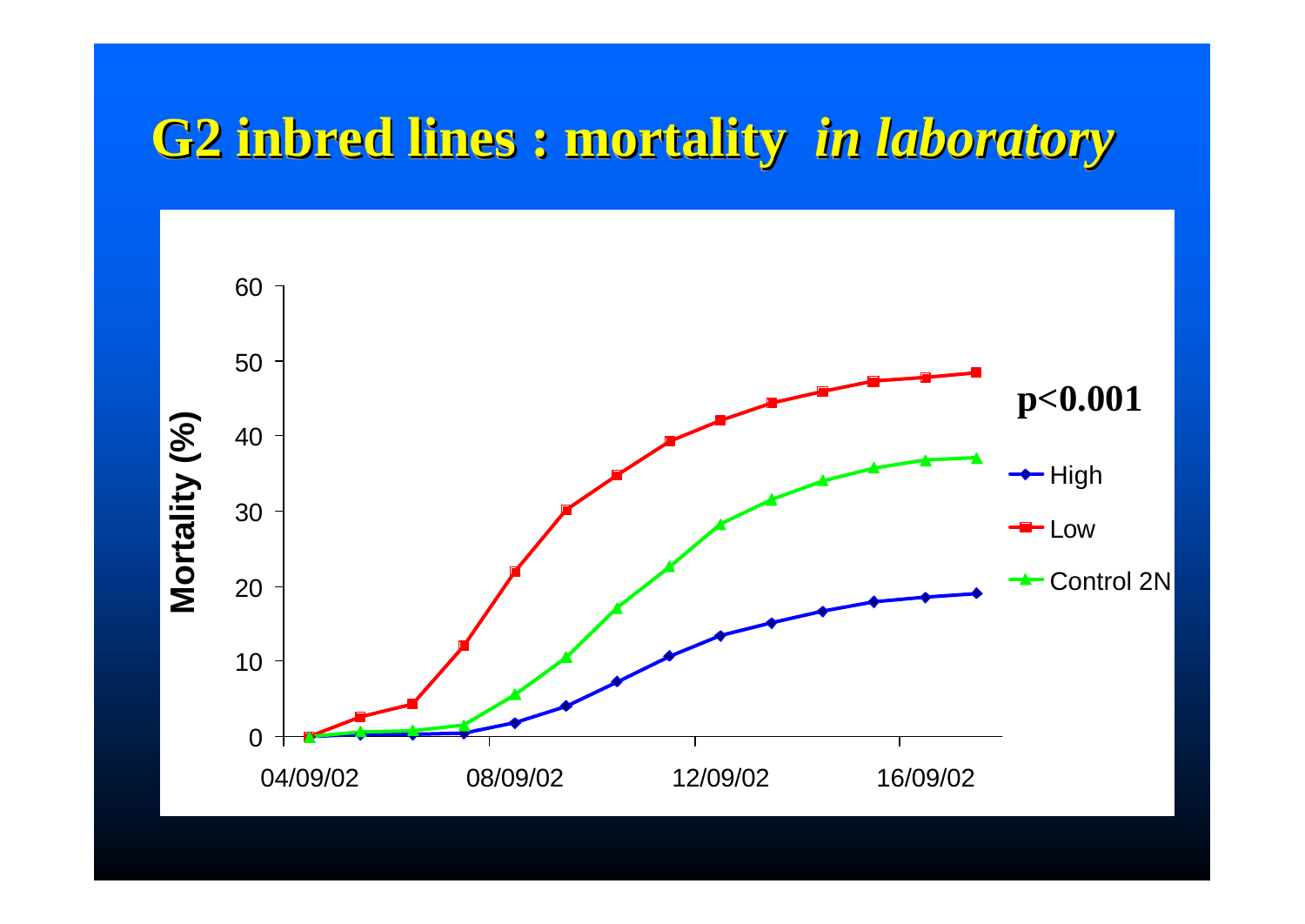# **Conclusion :**

 $\Box$  Differences of survival among half-sib families (G1)

**High response to selection and confirmation of the strong** heritabilities for survival between the G1 and G2 *Selective breeding programs could improve survival of juveniles oysters*

 $\blacksquare$  No negative effect on the growth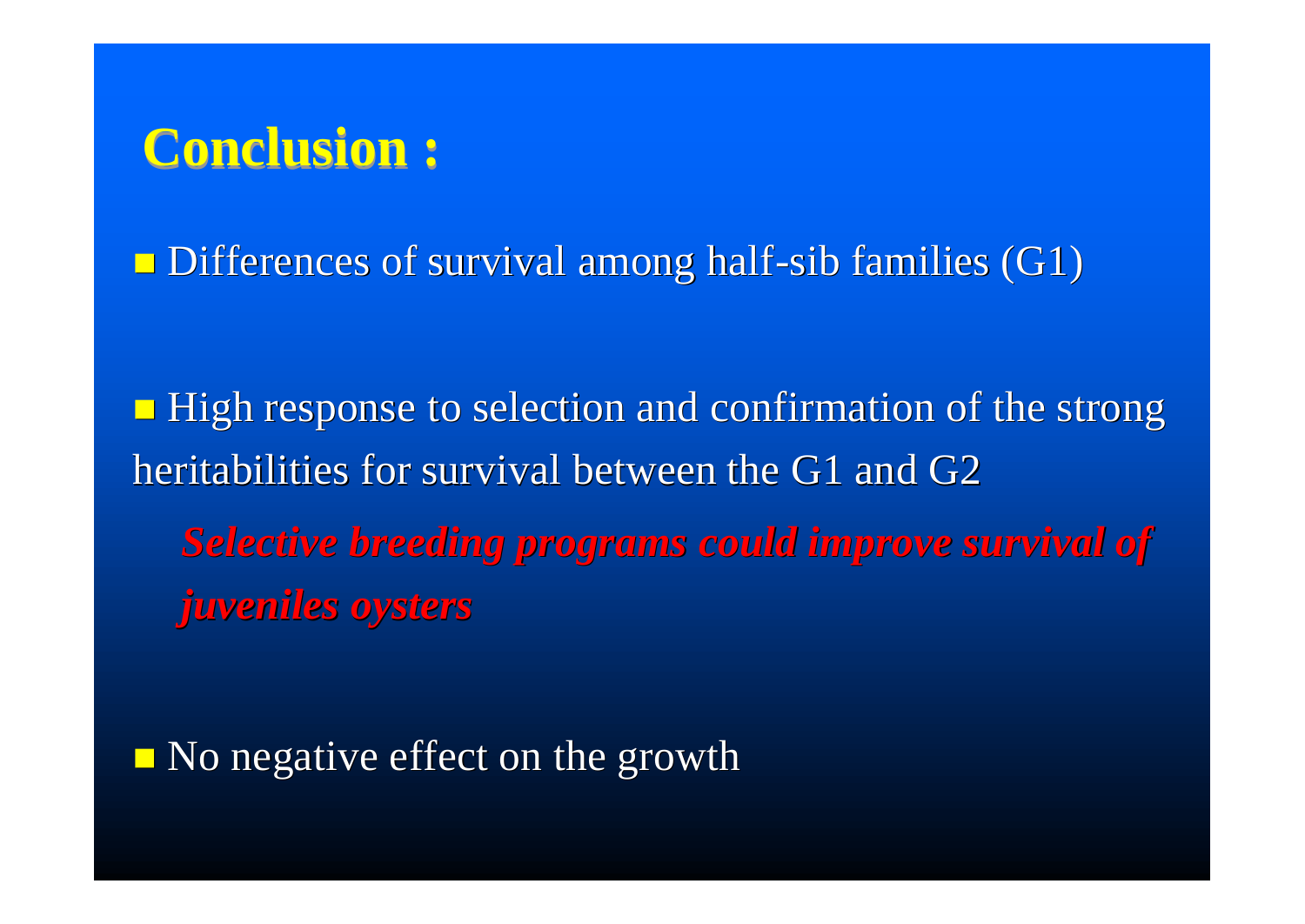# **Perspectives :**



- 1- To reconstitute the divergent selection to confirm the results of the second generation
- 2- Development of inbred lines for the families that showed high and low levels of survival
- 3- Cryopreservation of gametes for the selected families
- 4- Availability of selected families with high and low survival performances for the others disciplines of the framework « MOREST » (immunology, physiology, ecotoxicology...)